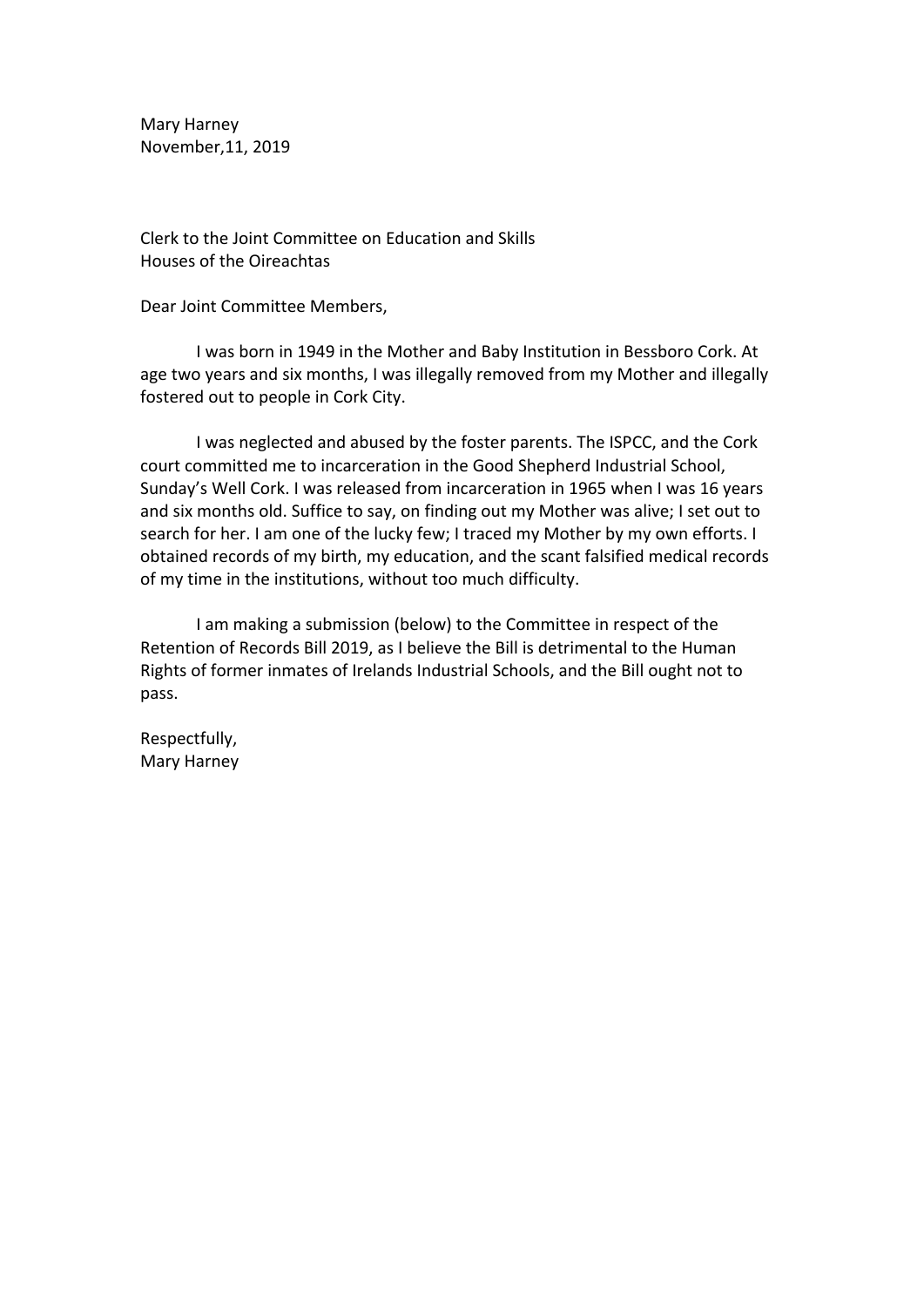# **SUBMISSION TO THE OIREACHTAS IN RELATION TO THE RETENTION OF RECORDS BILL 2019**

## **INTRODUCTION**

My name is Mary Harney. I was born in 1949 in the Mother and Baby Institution in Bessboro Cork. At age two years and six months, I was illegally removed from my Mother and illegally fostered out to people in Cork City.

I was neglected and abused by the foster parents. The ISPCC, and the Cork court committed me to incarceration in the Good Shepherd Industrial School, Sunday's Well Cork. I was released from incarceration in 1965 when I was 16 years and six months old. Suffice to say, on finding out my Mother was alive; I set out to search for her. I am one of the lucky few; I traced my Mother by my own efforts. I obtained records of my birth, my education, and the scant falsified medical records of my time in the institutions, without too much difficulty.

I am making a submission (below) to the Committee in respect of the Retention of Records Bill 2019, as I believe the Bill is detrimental to the Human Rights of former inmates of Irelands Industrial Schools, and the Bill ought not to pass.

## **RETENTION OF RECORDS BILL 2019**

The Retention of Records Bill 2019 sets out to seal for 75 years, all documents gathered by the Commission to Inquire into Child Abuse (CICA) by the Ryan Commission and the RIRB. Sealing records entails sealing, administrative, financial, and survivor's personal files.

Members of the Oireachtas need to understand that the claim of legislative power to destroy all records of the Ryan Commission and RIRB is based on false information given to the survivors of the institutions. As one of those survivors, the information provided to me was that I had a right to privacy and confidentiality. My lawyer informed me that my acceptance of reparations was contingent on my compliance with the "Gag Order". I was not informed that our records were to be destroyed or sealed for 75 years.

#### **REASONS WHY THIS BILL OUGHT NOT TO PASS**

Children of Ireland's institutions were denied human rights, such as right to identity, education, development, and to being accepted as a person under the law. Now, this proposed Bill will effectively continue to deny us those rights. The survivors of every Irish institution must have access to records held by the government that relates to their lives. We have the right to know the history of our incarcerations. Why were we subjected to cruel and inhumane treatment? Why were we denied information on our birth registration, birth certificates, and our true maternal identity? Why were we illegally fostered, adopted and trafficked to foreign countries?